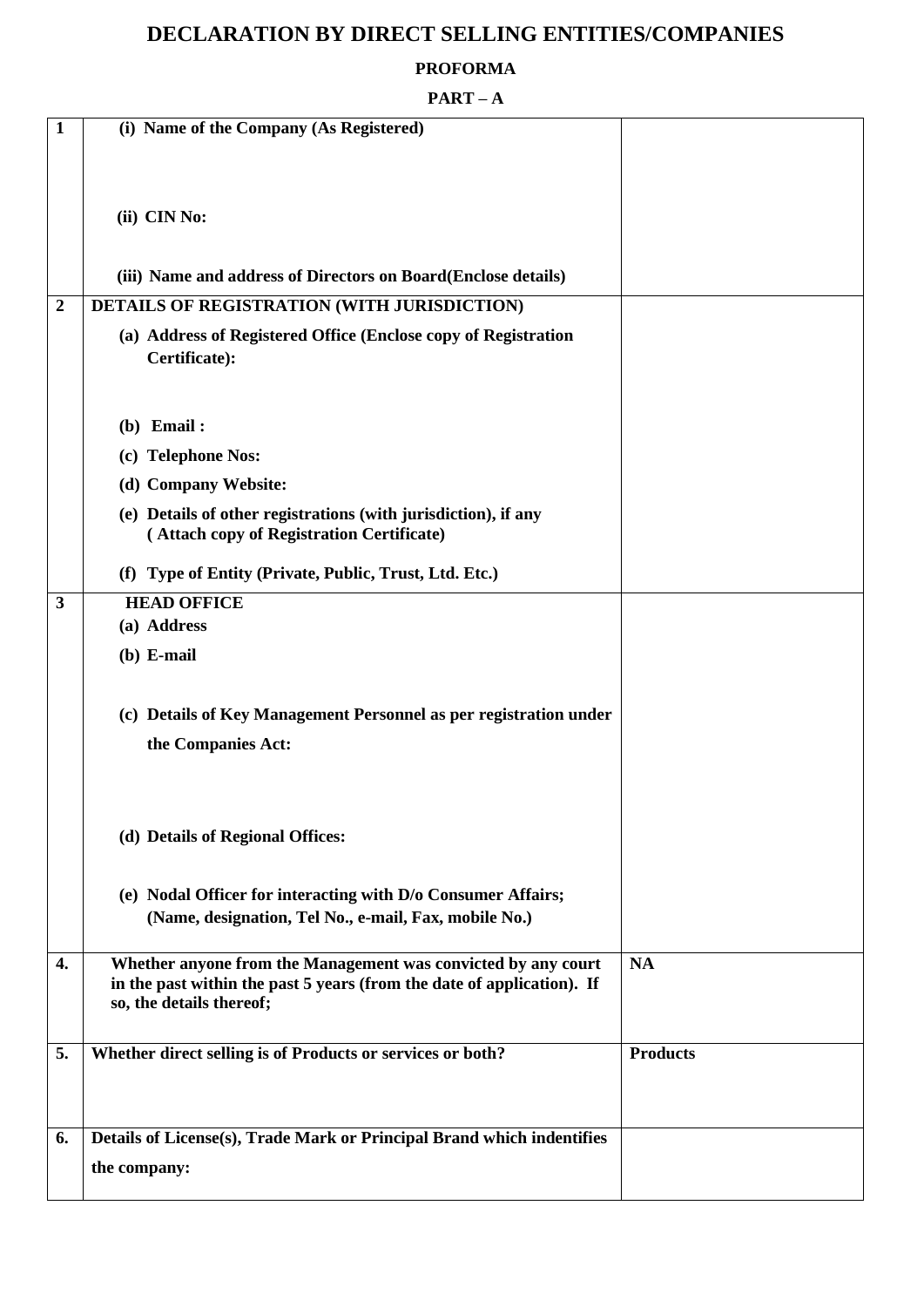| 7. |                                                                           | Address / Telephone Nos. / e-mails etc. of Customer Care &<br>Grievance Redress Cells (HQ & Branches); |  |
|----|---------------------------------------------------------------------------|--------------------------------------------------------------------------------------------------------|--|
|    | ii. Details of Consumer Grievance Redress Committee as per<br>guidelines: |                                                                                                        |  |
|    | a.                                                                        | <b>Member Name, Phone No and email:</b>                                                                |  |
|    | b.                                                                        | <b>Member Name, Phone No and email:</b>                                                                |  |
|    | c.                                                                        | <b>Member Name, Phone No and email:</b>                                                                |  |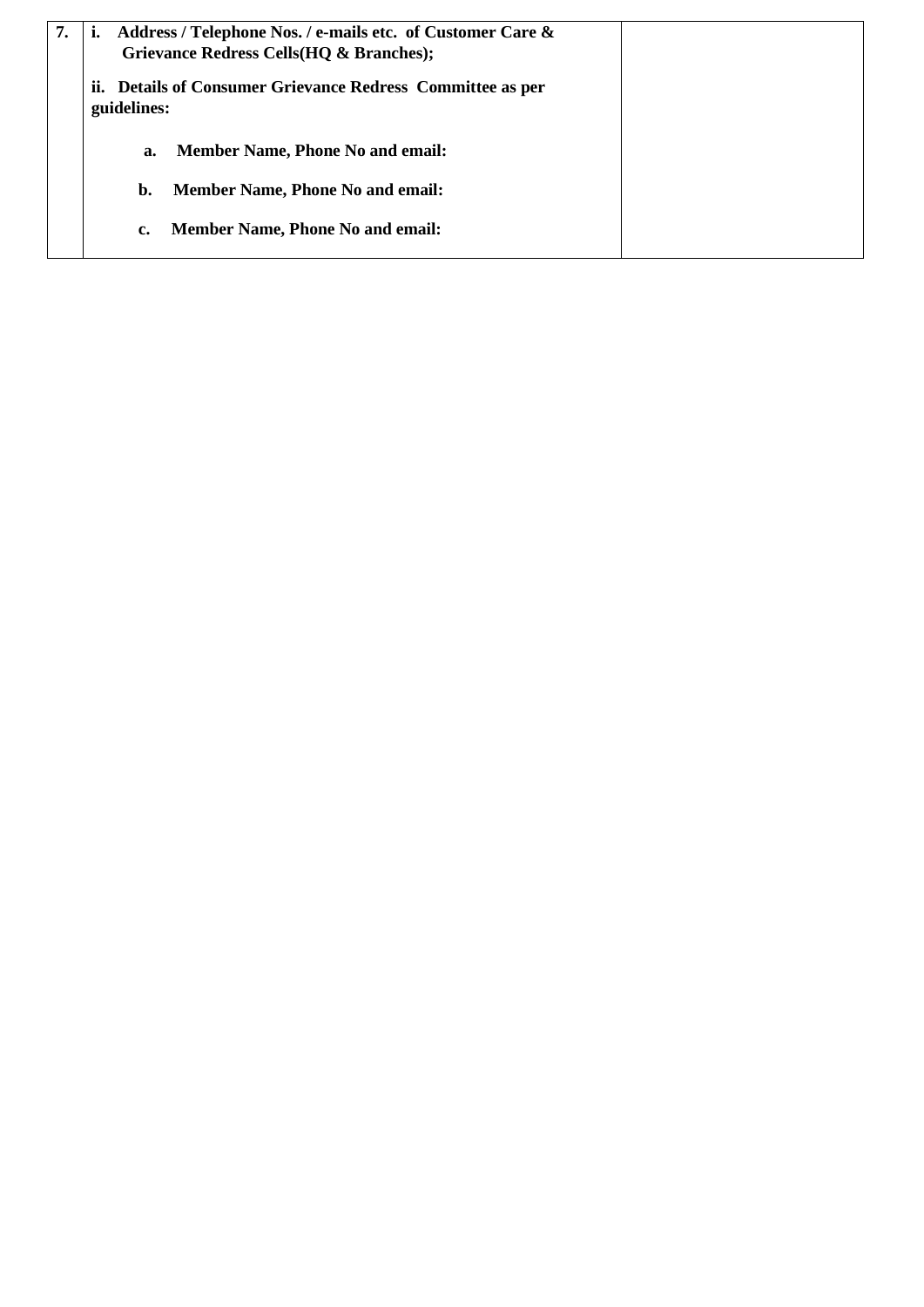#### **PART B**

#### **(Direct Selling Business Details)**

| 8.               | Details of Products / Services offered (Give link of websites)                                                                                                                                                                                               | Yes/No   |
|------------------|--------------------------------------------------------------------------------------------------------------------------------------------------------------------------------------------------------------------------------------------------------------|----------|
| $\boldsymbol{9}$ | Please confirm the following about your direct selling scheme:-                                                                                                                                                                                              |          |
|                  | (a) It has no provision that a Direct Seller will receive remuneration or                                                                                                                                                                                    | Yes / No |
|                  | incentives for the recruitment / enrolment of new participants and provide that                                                                                                                                                                              |          |
|                  | direct sellers will receive remuneration derived only from the sale of goods or                                                                                                                                                                              |          |
|                  | services.                                                                                                                                                                                                                                                    |          |
|                  | (b) It does not require a participant to purchase goods or services:                                                                                                                                                                                         |          |
|                  | i.<br>for an amount that exceeds an amount for which such goods or services<br>can be expected to be sold or resold to consumers;                                                                                                                            | Yes / No |
|                  | ii.<br>for a quantity of goods or services that exceeds an amount that can be<br>expected to be consumed by, or sold or resold to consumers;                                                                                                                 | Yes / No |
|                  | (c) It does not require a participant to pay any entry/registration fee, cost of<br>sales demonstration equipment and materials or other fees relating to<br>participation;                                                                                  | Yes / No |
|                  | (d) It provides a participant with a written contract describing the "material<br>terms" of participation;                                                                                                                                                   | Yes / No |
|                  | It allows or provides for a participant a reasonable cooling-off period to<br>(e)<br>participate or cancel participation in the scheme and receive a refund of<br>any consideration given to participate in the operations;                                  | Yes / No |
|                  | It allows or provides for a buy-back or repurchase policy for "currently<br>(f)<br>marketable" goods or services sold to the participant at the request of the<br>participant at reasonable terms;                                                           | Yes / No |
|                  | Note: 1. Give details in regard to the above in an enclosure.<br>2. In case any of the answers in this para is 'No', please provide full details<br>with reasons in an enclosure.                                                                            |          |
| 10               | Whether proper identity document(s) to all the Direct Sellers are issued.<br>(a)                                                                                                                                                                             | Yes/No   |
|                  | Whether you maintain "Register of Direct Sellers" wherein relevant details of<br>(b)<br>each enrolled Direct Seller is updated and maintained with details including<br>verifiable proof of address, proof of identity and PAN as per the Income Tax<br>Act. | Yes / No |
|                  | What is the mechanism for payment of VAT? Give details.<br>(c)                                                                                                                                                                                               |          |
| 11.              | The website is proper and updated regularly with all relevant details,<br>(a)<br>contact information, details pertaining to management, products, product<br>information and complaint redress mechanism for direct sellers and<br>consumers.                | Yes/No   |
|                  | There are arrangements for registering consumer complaints online or<br>( <b>b</b> )<br>otherwise and grievances are resolved within 45 days of date of making such<br>complaints. Details to be provided.                                                   | Yes/No   |
| 12               | Notes/Remarks, if any.                                                                                                                                                                                                                                       |          |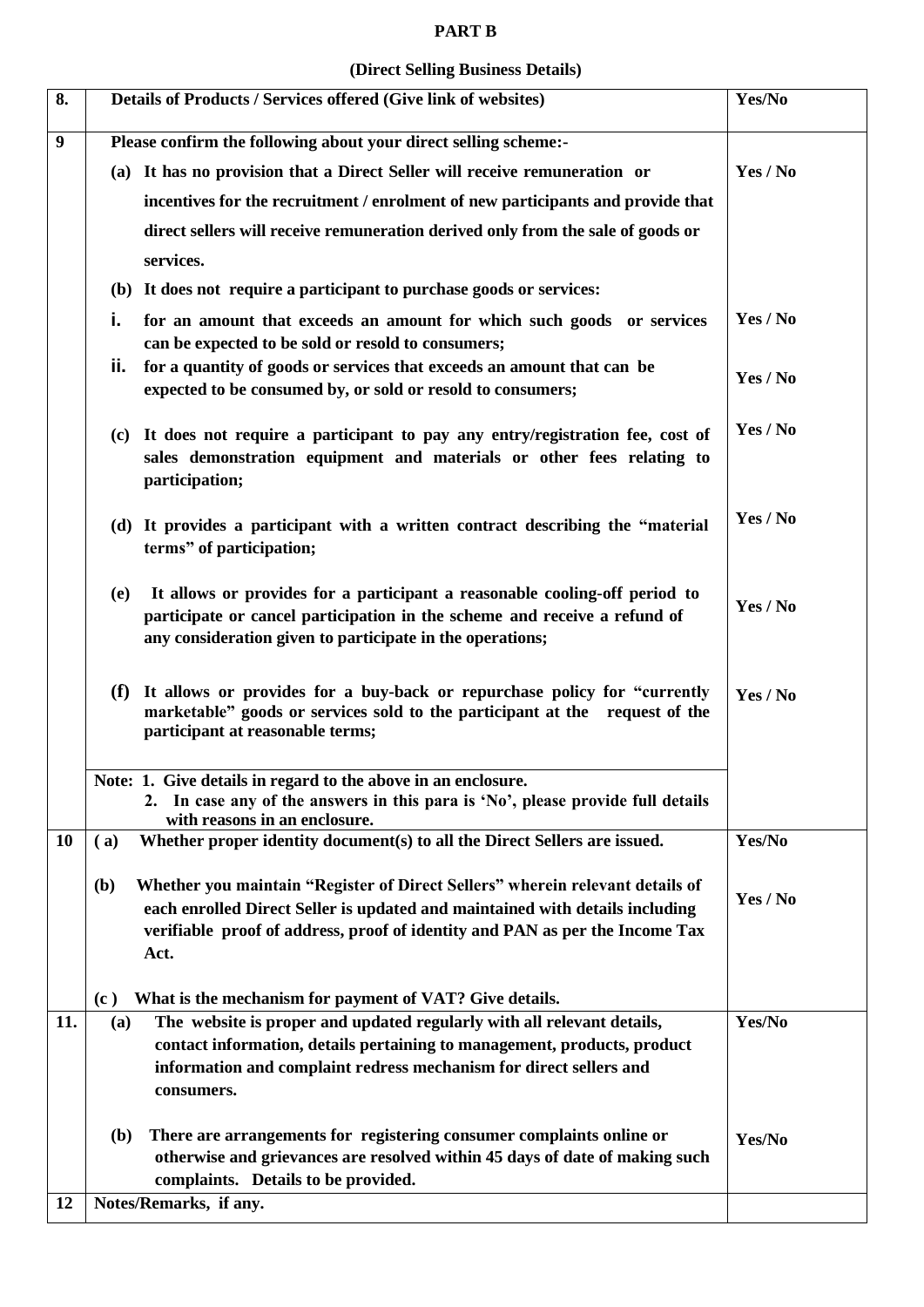# **Part – C ( UNDERTAKING )**

**\* \* \*** 

I / We, …………… in the capacity of ……………… of the.. …………… company / firm declare that we are compliant with the following:

- (a) We do not promote a Pyramid Scheme, as defined in Clause 1(11) or enroll any person to such scheme or participate in such arrangement in any manner whatsoever in the garb of doing Direct Selling business.
- (b) We do not participate in Money Circulation Scheme, as defined in Clause 1(12) in the garb of Direct Selling of Business Opportunities.
- (c) We are compliant with all the remaining aspects mentioned in the guidelines issued vide F. No.  $21/18/2014$ -IT (Vol-II) dated 9<sup>th</sup> September, 2016 by the Department of Consumers, Ministry of Consumer Affairs, Food and Public Distribution and shall also provide such details as may be notified from time to time.

 **SEAL OF THE COMPANY**

Place: Sd/- Date: Name…………..…. Designation…..………… Tel No…………..… E-mail:…………….

## **List of documents to be provided:**

- 1. Certificate of Registration/Bye-laws/Memorandum of Association
- 2. List of Board of Directors, with contact details
- 3. Brief details of direct selling scheme and compensation plan.
- 4. Sample of contract with direct sellers / distributors.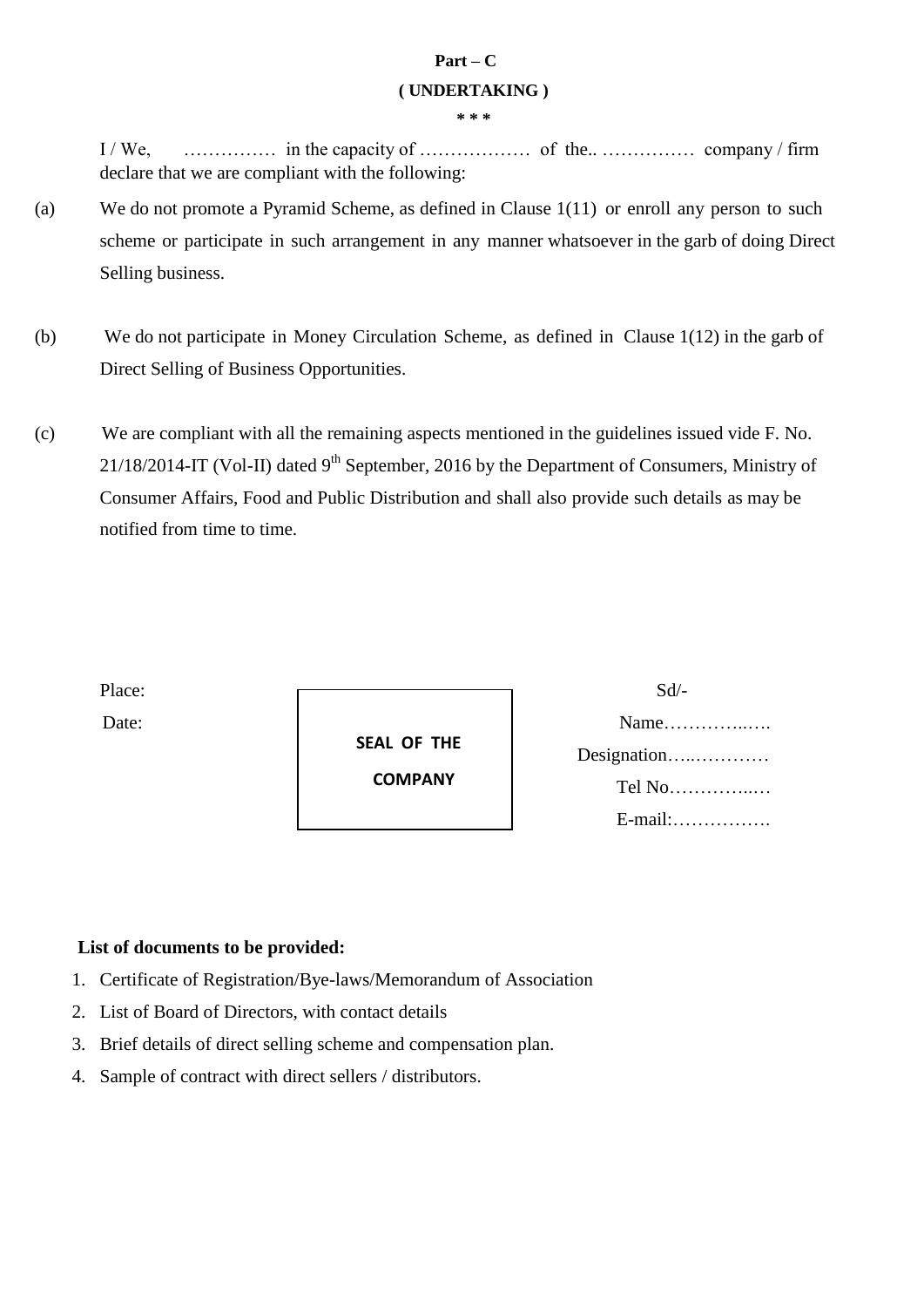#### **GUIDELINES FOR THE DIRECT SELLING ENTITIES**

#### **FAQs**

# **1. Clause 1.4**

"Direct Seller" means a person appointed or authorized, directly or indirectly, by a Direct Selling Entity through a legally enforceable written contract to undertake direct selling business on principal to principal basis." **How shall digital and e-contracts be treated?** 

**Answer:** The 'written contract' includes e-contracts or digital contracts and the same shall be governed as per the provisions of the Information Technology Act , 2000.

#### **2. Clause 1.6 (Proviso)**

"Provided that such sale of goods or services occurs otherwise than through a "permanent retail location" to the consumers, generally in their houses or at their workplace or through explanation and demonstration of such goods and services at a particular place". **Does this Proviso mean that every sale needs to take place away from permanent retail location only?** 

**Answer**: **Clause 1.6 does not restrict / preclude sales made from permanent retail location. However, direct selling entity will be governed by these guidelines.** 

## **3. Clause 2.2**

"Provide a mandatory orientation session to all prospective direct sellers providing fair and accurate information on all aspects of the direct selling operation, including but not limited to the remuneration system and expected remuneration for newly recruited direct sellers"". **Whether the training/orientation provided by the Direct Seller to other prospective Direct Sellers would be in compliance to this clause?** 

 **Answer**: Yes, the training / orientation will be provided by the Direct Selling Entity or by a Direct Seller or by any authorized representative of Direct Selling Entity, either in person or through any digital means.

## **4. Clause 2.8**

"It shall have an office with identified jurisdiction of its operation in the State to enable the consumers and direct seller to acquaint themselves with price of products, return or replacement of products and efficient delivery of goods and services, and post-sale redressal of grievances" **Whether an office in one State can be designated as focal point for jurisdiction of two or more states?** 

**Answer**: An office in one particular State can be designated having jurisdiction over two or more states, subject to the accessibility of the consumers, where Direct Sellers/consumers can interact with the Direct Selling Entity / Authorized representative of Direct Selling Entity.

#### **5. Clause 3.3 (b)**

"The details of Direct Sellers shall include and not be limited to verified proof of address, proof of identity and PAN". **Should the Direct Selling Entity take verified proof of address, identity and PAN?** 

 **Answer**. The requirement of PAN shall be as per the provisions of the Income Tax Act, 1961. Direct Sellers should submit to Direct Selling Entity, any photo ID card as issued by the State or Central government. These ID cards could be from the following-: Aadhaar Card, Driving License, Voter ID Card, Passport and Ration Card or any other identity document issued by the state or central government which can be verified.